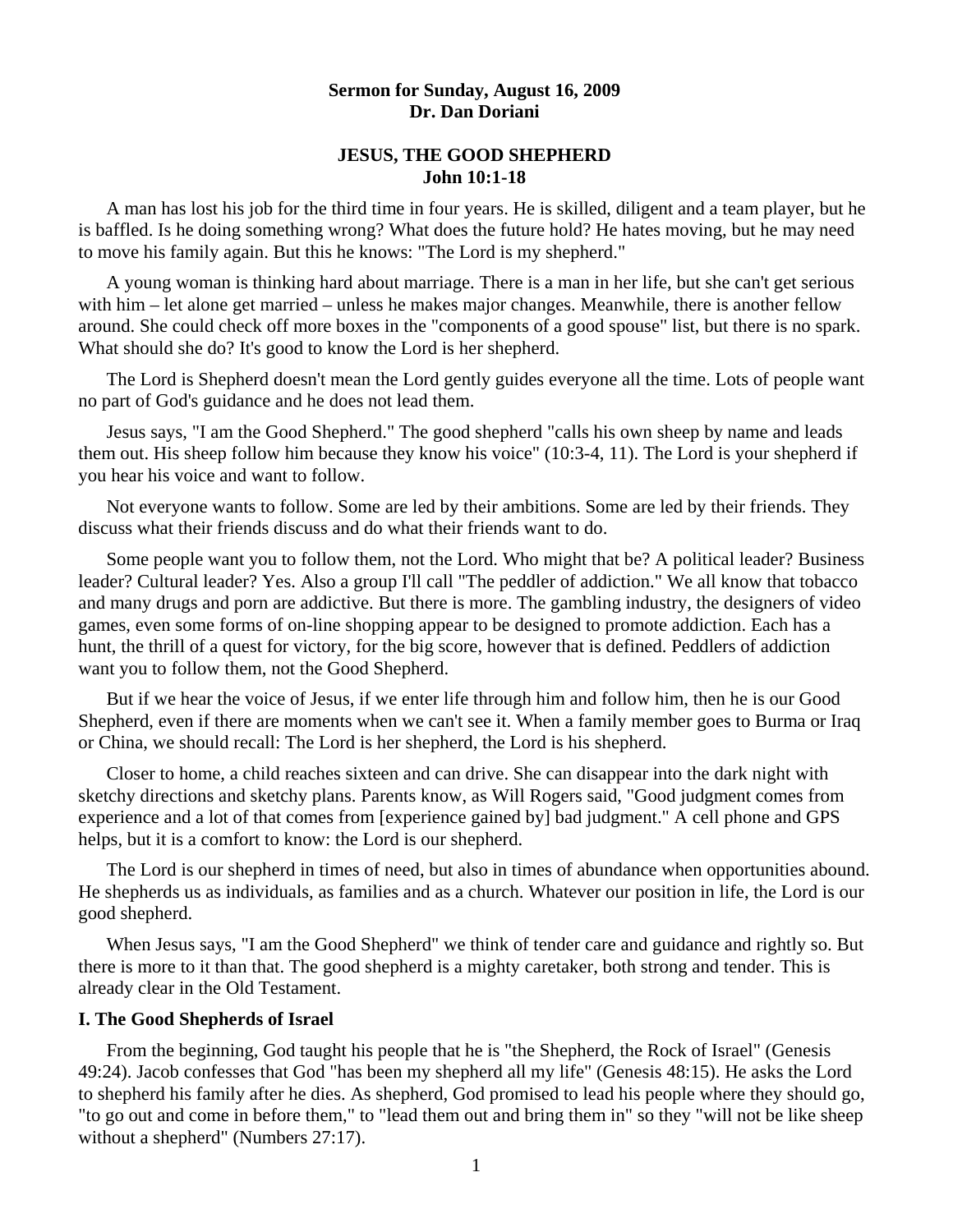The Lord is Israel's shepherd, but he appoints under-shepherds (Ezekiel 34). In the Old Testament, prophets and kings were supposed to shepherd Israel. When Israel's leaders came to crown David, they understood this.

 They told David that even when Saul was king, "you were the one who led Israel on her military campaigns. And the Lord said to you, 'You will shepherd my people Israel'" (2 Samuel 5:2). David was a strong shepherd - a warrior king (1 Samuel 16:18). He killed wild beasts with his hands (1 Samuel 17:37). He defeated the armies that invaded Israel.

 By contrast, evil kings led the people into foolish practices and pointless wars. Before one such battle, the prophet Micaiah predicted disaster, "I saw all Israel scattered on the hills like sheep without a shepherd" (1 Kings. 22:17, 2 Chronicles. 18:16).

#### **A strong shepherd**

The link to military strength teaches that a good shepherd is tender, but also powerful, to protect Israel from her enemies. Isaiah said, "See, the Sovereign Lord comes with power, and his arm rules for Him... He tends his flock like a shepherd: He gathers the lambs in his arms and carries them close to his heart" (Isaiah 40:10-11, 63:11-12).

We love Psalm 23 because it says, "The Lord is my shepherd I shall not want." That is, he will feed and clothe us, physically or spiritually. But the Shepherd is also strong. He has a rod to strike our enemies. Thus we fear no evil; we can dine in the presence of our enemies (Psalm 23:1-5).

 When Jesus says, "I am the good shepherd" he declares that he's the mighty caretaker of his people. He has both the might and compassion of a shepherd.

In times of weakness, remember that the Lord is a strong shepherd. In times of uncertainty, expect him to lead, to show us his way. But let's look more closely at the name "Good Shepherd."

#### **2. The Good Shepherd's names**

Abraham, David and others functioned as good shepherds when they led Israel faithfully. But when Jesus says, "I am the Good Shepherd" he says it's more than his function, it is his very nature, for "I am" is a name of God.

 In Exodus 3:6 the Lord says, "I am the God of Abraham, Isaac, Jacob." Soon he makes the absolute statement "I am who I am" (Exodus 3:13-14). He adds, "I am the one who blots out your sins" (Isaiah 43:25, 51:12). **"**I am the one who comforts you" (Isaiah 51:12).

 So when Jesus says, "I am," he speaks as God speaks and claims to be God. He says, "Before Abraham was, I am" (John 8:58, 18:6). He says, "I am" bread, water, light, a door, the way, and "the good shepherd."

 With each "I am" saying, Jesus directs longings and needs to himself. The law gives light (Psalm 119:105), but Jesus is the Light. The law shows the way we should walk (Deuteronomy 5:32-33), but Jesus is the Way.

 Jesus says it is his nature to satisfy our proper longings – our longing for light, guidance and protection. Therefore, we should train ourselves to turn to Jesus to satisfy our longings. If Jesus doesn't satisfy a desire –directly or indirectly - we should at least ask if it's a good desire.

 We tend to seek fulfillment in temporal things. By God's providence, food, laughter, friends, respect, even sleep do satisfy us. We rightly take pleasure in these things. But they never finally satisfy. If we give ourselves to them as our ultimate source of happiness, they fail us. If anyone seeks ultimate fulfillment in the Cardinals, remember: Only one team wins the World Series each year.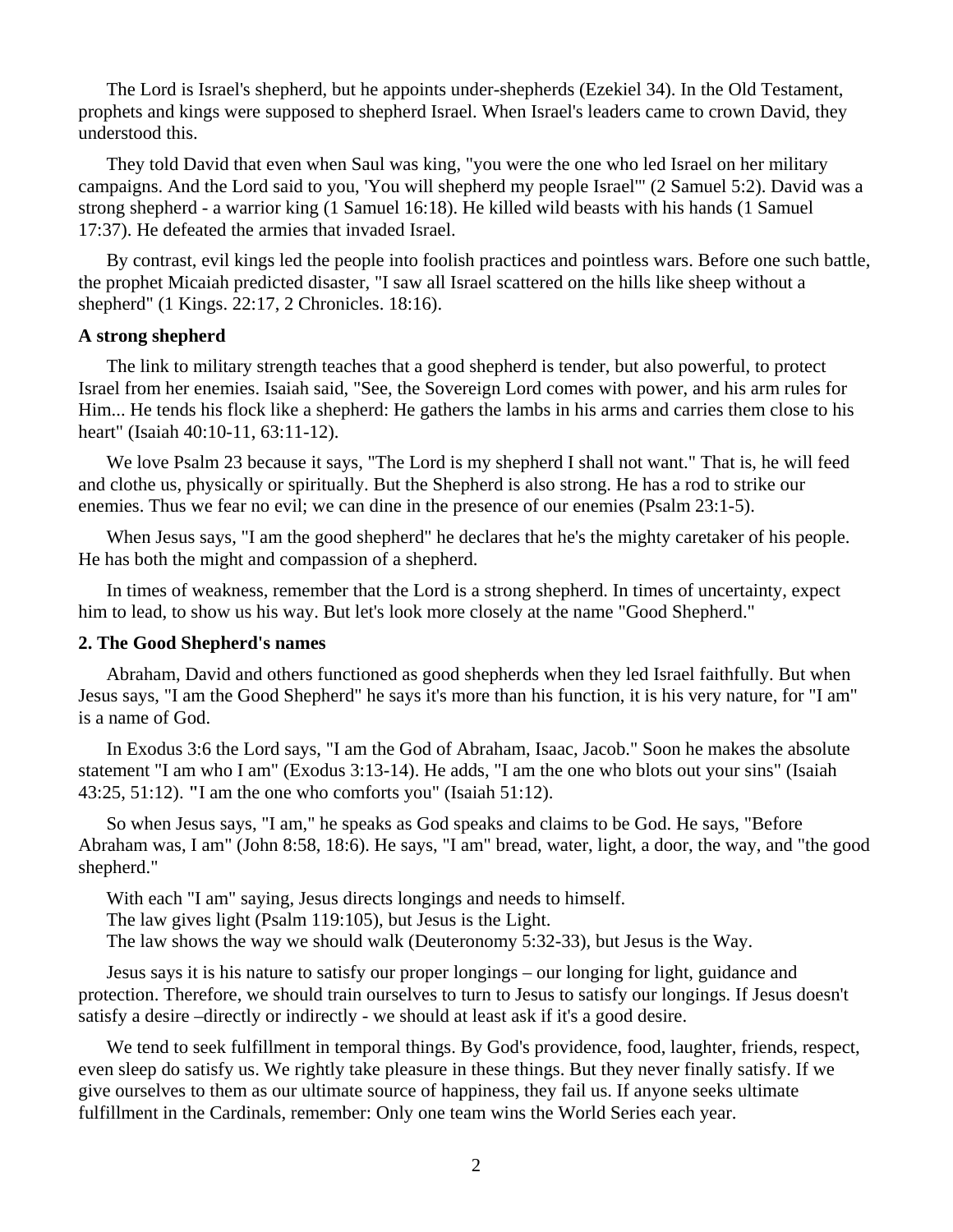We all find too much significance in created things. When I was a boy, baseball was my summertime god. I longed to be an all star. When I finally made it I was glad, but disappointed too. I thought, "This is it?" Today's temptations can come from our profession: reputation and achievement, or in possessions or relationships. They can come if I get things right with my friend, spouse, or my child… It can be intangible, like respect. You may long to be desired**.** You may long for a project or for romance. Name the dream.

 But these things can't satisfy our deep desires. When Jesus says, "I am the good shepherd," he teaches us to take our hopes to him.

 It is a challenge, in groups like ours, to know that the Lord is our shepherd. Why? Because we shepherd ourselves. Many of us are talented, well-educated and well-trained. We either have high skills or are building our skills. We know what we want and have the self-discipline, social skills and connections to get there. As a result, we dream that we can shepherd ourselves, that we can take care of ourselves, that we do not need Christ. (Jude 12).

 Augustine said, "Whoever seeks to be more than he is becomes less." If we aspire to be selfsufficient, we withdraw from Christ, who is truly sufficient.

 The Bible calls Jesus "the chief Shepherd" (1 Peter 5:3). That makes pastors and other church leaders "under-shepherds." Fathers and mothers shepherd their families. Godly business leaders should aim to shepherd their workers.

 If you are under the care of others, I say two things. First, give thanks for your leaders and yield to them as much as you can. But don't put your final confidence in any humanity. The Lord is our shepherd.

### **3. The Good Shepherd's Kindness**

Jesus says, "I am the good shepherd" in John 10, but the story begins in John 9, when Jesus healed a blind man. Because Jesus restored the man's sight on a Sabbath day, the leaders were angry at Jesus and tried to get the healed man to incriminate him. When he wouldn't, they insulted him and threw him out of the synagogue. They were angry, abusive shepherds (9:28-34). Jesus found the man and led him to faith (9:35-38). He gave the man sight and said, "I am the light of the world." Now he adds that he cares: "I am the Good Shepherd."

#### **Jesus on bad shepherds**

Because Israel's shepherds were harsh and loveless, Jesus declared it a teaching moment on bad shepherd. He mentioned two types.

 First type is thieves and robbers **(**10:1, 8). They care nothing for the flock. They don't know the sheep and the sheep refuse to follow. They plunder and destroy the flock (Ezekiel 34, Jeremiah 23). There is nothing more dangerous to God's people than wicked religious leaders. False religious leaders are still the first kind of bad shepherd. People follow bad advice. They believe false doctrine, especially when presented with conviction and emotional stories.

 Doctrinal sloppiness enables it. Sadly, some churches buy into it. I've seen church ads that sound as if the coffee bar is a leading attraction. Suppose that works; how can the leaders then effectively warn about the dangers of materialism and consumerism? We need deeper interests - books over java. You can get coffee anywhere, but where can we get God's truth? And the more unpalatable and unpopular the truth is, the more a faithful shepherd will say it.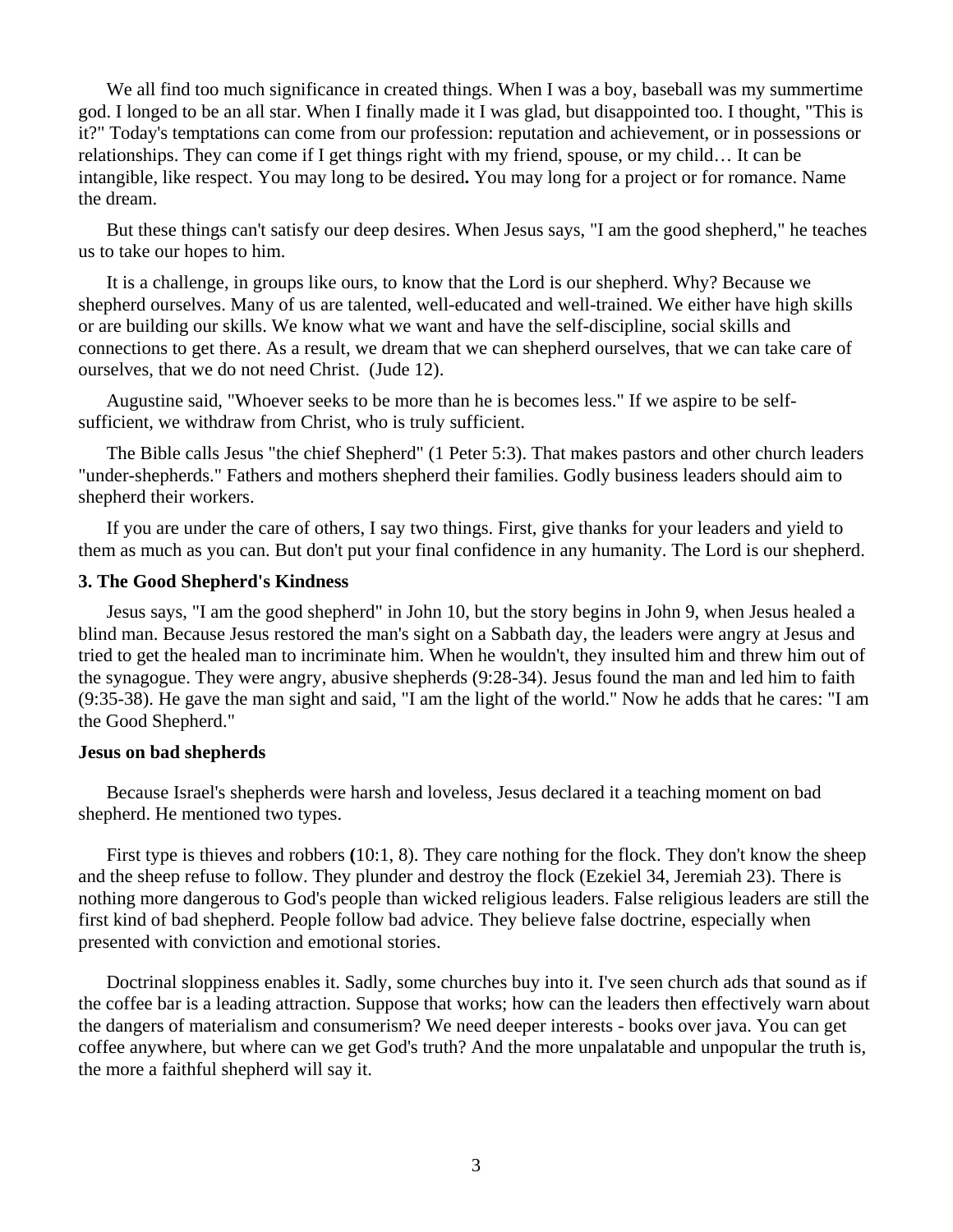But there are false shepherds everywhere. People trust leaders. They believe promises – "We will stand by you… We have big plans for you… We'll give you every opportunity to grow." The leader may not mean it. She may be a people pleaser with no ability to make it so. It's bad shepherding.

 Second, Jesus also mentions the hired hand**.** The hired hand is not wicked, he's uncommitted. He cares, but his interest in the flock is thinned out by his greater interest in himself. He says he cares, but when trouble comes, he cares for himself first. When wolves come, hired hands abandon the flock.

 The hired hand performs his duties when all is quiet and the pay rolls in. But in the test, when standing for the flock would cost something, the hired hand flees. His first commitment is to himself, not the flock. In the test, second rate interest in the flock can't be distinguished from no interest at all. But a good shepherd stands up to the wolves when it might cost him.

 In May 1996, a blinding snowstorm climbed the sides of Mt. Everest on a day when about twenty people attempted to reach the summit. The guides revealed what kinds of shepherds they were. In temperatures far below zero, in blinding snow, with oxygen canisters running out, one headed for the safety of another camp. Others stayed out, striving to save every life, even at the risk and ultimately the cost of their own life.  $\frac{1}{2}$  $\frac{1}{2}$  $\frac{1}{2}$ 

 There are lots hired hands in the world. I was once with a group of leaders when someone said, "Sometimes I think about quitting every day." The room got quiet. A wise counselor type then said, "That's not unusual. Most leaders do, at some point." The room got quiet again.

 The question is not "Do you ever think about quitting?" Of course we do. The question is: "What next?" Do you then quit or do you follow the Good Shepherd and persevere, even as you let him shepherd you?

 Leaders: think, pray, seek mentors, listen to stories of faithful leaders, so you will be ready to stand firm when wolves come. Still, we should remember that every shepherd will fail, however good he or she may be. Jesus is the one best shepherd, the beautiful shepherd.

# **4. The Good Shepherd's work**

# **The beautiful shepherd**

 Jesus says, "I am the Good Shepherd" (John 10:11). John 10 explains what that means. First, John uses the Greek term kavlo". kavlo" is not the term for moral goodness, but for aesthetic goodness. It means Jesus is the noble, beautiful, even refined shepherd. The words kaleidoscope and calligraphy come from that Greek word.

William Temple said, "Our vocation is so to practice virtue that men are won to it; it is possible to be morally upright repulsively." Jesus knew it's important to be morally upright in a winsome, attractive way. Jesus is the beautiful shepherd. He doesn't just give laws. He leads beautifully.

# **Jesus directs his sheep –** John 10:9-10

 Sheep are wanderers; they need a guide. When Jesus says his sheep "will go in and come out" (10:9), he means he will lead us through life. We will have direction, we will know where to go as we seek and follow him.

 It's a pitiful thing to lack a leader. When Jesus saw Israel's crowds "he had compassion on them, because they were helpless, like sheep without a shepherd" (9:36). Jesus leads his people where they need to go. He gets us there. This is a powerful principle in life's uncertain moments:

Looking for a job. Considering an uncertain financial future.

 $\overline{a}$ 

<span id="page-3-0"></span><sup>1</sup> Krakauer, *Into Thin Air*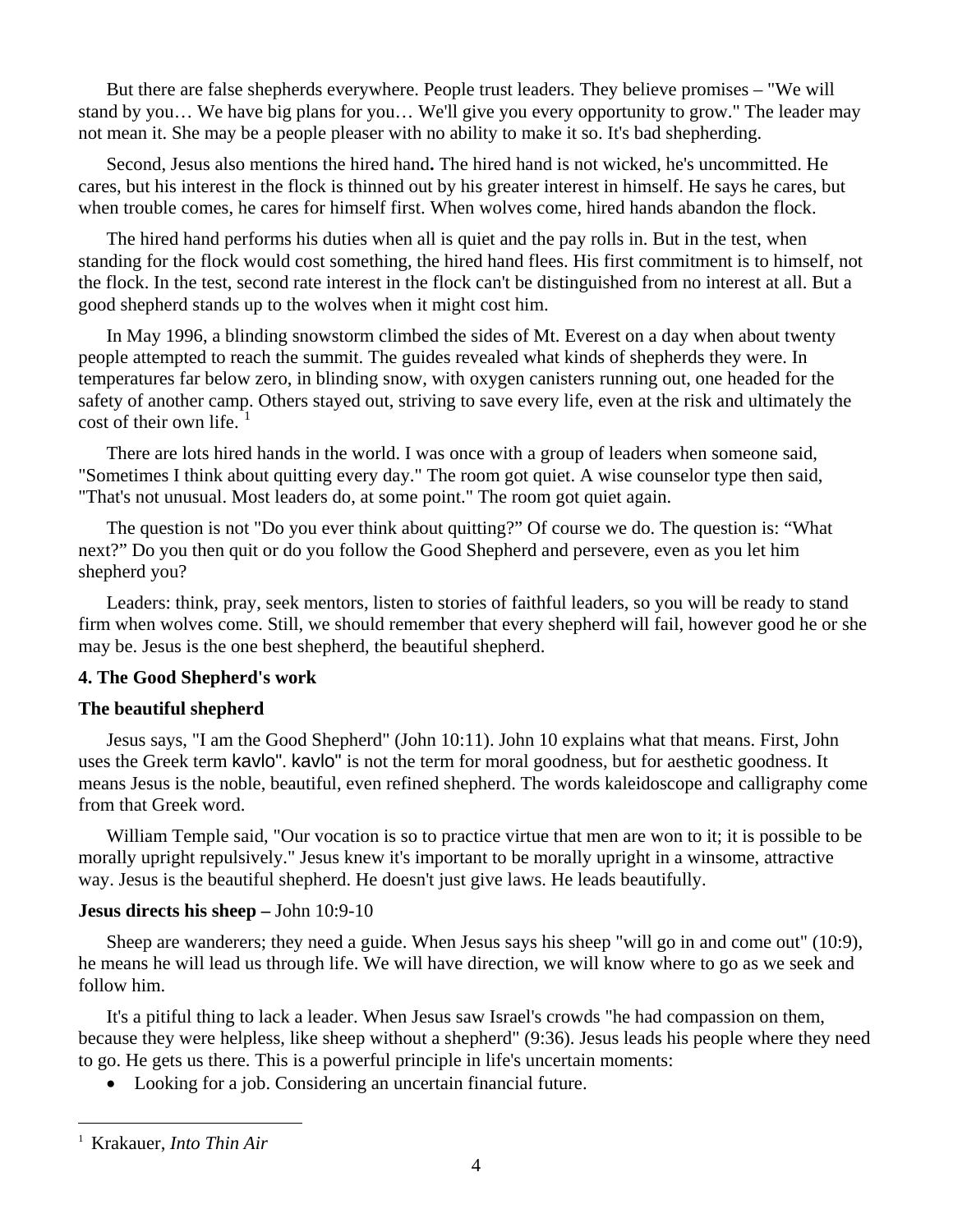- Meditating on the course of an illness. Choosing a medical procedure.
- Making a big decision to continue a relationship with someone or not.

 But Jesus' work as Shepherd is broader than that; it's as broad as life. Walt Whitman's "Song of Myself" is, at least in part, a search for meaning. But in section 32, he seems to give that up:

 I think I could turn and live with animals, so placid and self-contained… They do not sweat and whine about their condition, They do not lie awake in the dark and weep for their sins, They do not make me sick discussing their duty to God, Not one is dissatisfied, not one is demented with the mania of owning things… Not one is respectable or unhappy over the whole earth.

 He says: "I'd like the blissful sleep of a dog, a cow, a hawk (not a dung beetle), with no troubling thoughts of guilt, duty, and eternity." Perhaps you have felt that way. Our self-awareness and aspiration become a burden. I feel it at times. I don't want to become a cow, but I sometimes long for the simple life, the honest labor of unloading trucks the simplicity of it. And the boxes don't talk back, don't offer suggestions for a better way to do things. But the Lord, the Good Shepherd won't let us drift off.

 The Lord shepherds us in more mundane ways, too: A young couple at Central learned that their car's engine was about to die. The car was not worth the repair. They were trying to save for a down payment on a house. What to do? Give thanks for "Cash for clunkers." Then do your research. Then pray for guidance. They decided to go for a certain car. They tested, bargained, and they bought – only to find that while they were buying the car at dealer #1, someone else just bought it at dealer #2. Yet somehow it all worked out. The Lord is our shepherd.

 The Lord leads where we never would have thought to go. When we arrive, we recognize it as the right place. Walking where he leads, we flourish (10:10).

### **Jesus knows and delights in his sheep -** John 10:14-15

 Jesus says, "I know my sheep and my sheep know me." Because Jesus is Lord, he knows us perfectly. This thought could be frightening! He knows everything about us, even our darkest thoughts! But he still loves us - enough to die for us, enough to lead us to fullness of life. His knowledge is sweet and intimate. We know his voice, he knows our name and he leads us  $(10:3-4)$ .

 God knows all things, but He has a special knowledge and love of His sheep. His knowledge of us is perfect and complete and He says we can know him, too.

 If God knows our flaws fully yet loves us perfectly, we have assurance of His unfailing commitment to us. Since God knows the worst and still loves us, we should cast aside fear of rejection and rest in Him like a child in a mother's arms.

 This liberates our prayer. God already knows our sins, so we can confess them openly, plead confidently for forgiveness and for release from their power.

### **The Good Shepherd lays down his life for the sheep** (John 10:9, 17-18)

 Jesus is the door, the gate at the entrance to the sheepfold (10:7, 9). When he says, "Whoever enters through me will be saved" (10:9), the metaphor points beyond physical preservation to his spiritual care for his flock in this life.

 He also says, "Whoever enters through me will be saved." That means he will grant them eternal life, through faith in him. Jesus promises eternal life - life after death. And eternal life begins now, for all who trust him.